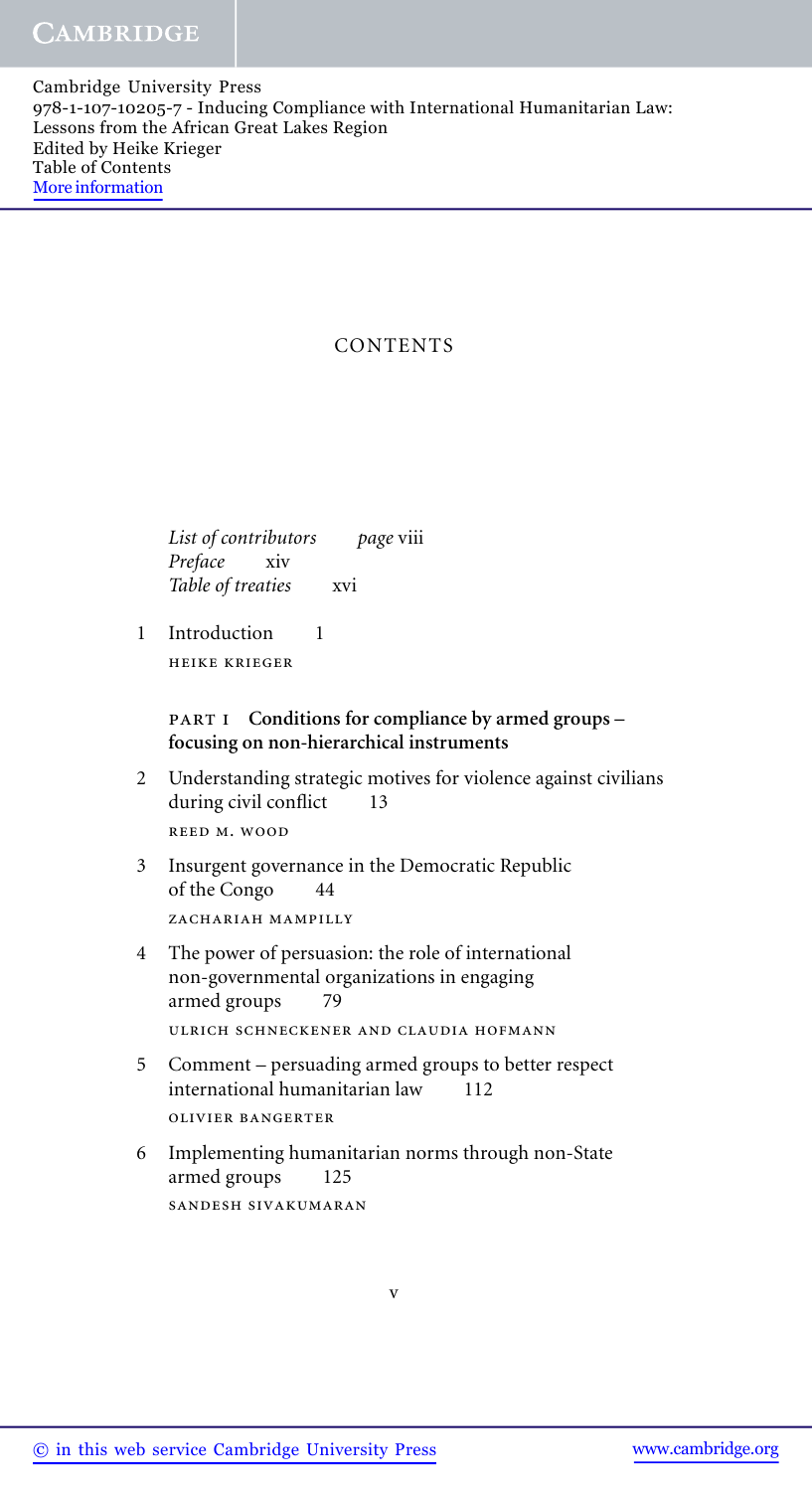#### vi CONTENTS

## part ii **Criminal prosecution – hierarchical enforcement on different levels**

- 7 Courts of armed groups a tool for inducing higher compliance with international humanitarian law? 149 jan willms
- 8 Comment perspectives on courts established by armed opposition groups 181 dieter fleck
- 9 The role of international criminal prosecutions in increasing compliance with international humanitarian law in contemporary African conflicts 188 robert cryer
- 10 National courts: the situation in the Democratic Republic of the Congo 217 jean-michel kumbu
- 11 Comment the Congolese legal system and the fight against impunity for the most serious international crimes 247 balingene kahombo

### part iii **International organizations as actors for ensuring compliance**

- 12 Enforcing international humanitarian law through human rights bodies 263 dominik steiger
- 13 Comment enforcement of international humanitarian law through the human rights organs of the African Union 300 FAUSTIN ZACHARIE NTOUBANDI
- 14 The UN Security Council's special compliance systems the regime of children and armed conflict 313 regina klostermann
- 15 Ensuring peacekeepers' respect for international humanitarian law 351 SIOBHÁN WILLS